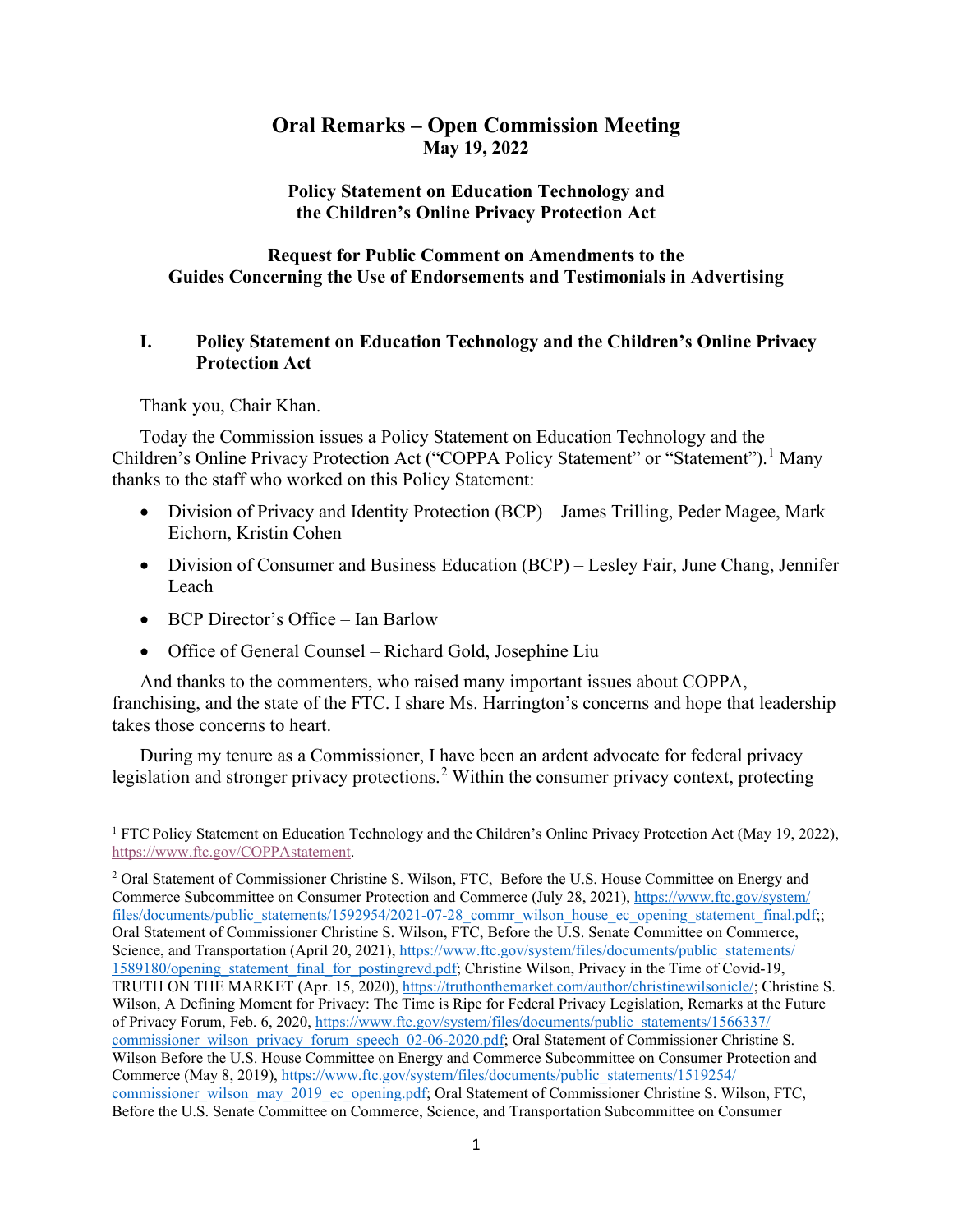children's privacy has been a keen area of focus for me.<sup>[3](#page-1-0)</sup> The pandemic only served to deepen my concerns, as our society moved so many of its interactions online. COVID-19 and other events in 2020 laid bare many privacy and civil liberties issues, including those concerning educational technology ("ed tech").<sup>[4](#page-1-1)</sup> Yes, ed tech facilitated continued learning as children were forced out of brick-and-mortar classrooms and into virtual ones. And for that, I am grateful. But ed tech has also enjoyed an ever-growing window into our children's actions, their capabilities, and their personalities. [5](#page-1-2) Without appropriate guardrails, those insights can be misused.

The Commission enforces the Children's Online Privacy Protection Act,<sup>[6](#page-1-3)</sup> which Congress passed in 1998; that Act empowered the FTC to engage in rulemaking in this area. The FTC has worked diligently to maintain the relevance of COPPA in the face of evolving technologies and emerging issues. Our seasoned staff have created and maintained extensive business guidance and consumer education resources on all issues falling within the COPPA purview, including ed tech.[7](#page-1-4) And the agency was engaged in further updating, including with respect to ed tech, just before the pandemic struck.

#### <span id="page-1-3"></span><sup>6</sup> 15 U.S.C. §§ 6501-505.

Protection, Product Safety, Insurance, and Data Security (Nov. 27, 2018), [https://www.ftc.gov/system/files/](https://www.ftc.gov/system/files/documents/public_statements/1423979/commissioner_wilson_nov_2018_testimony.pdf) [documents/public\\_statements/1423979/commissioner\\_wilson\\_nov\\_2018\\_testimony.pdf.](https://www.ftc.gov/system/files/documents/public_statements/1423979/commissioner_wilson_nov_2018_testimony.pdf)

<span id="page-1-0"></span><sup>3</sup> For example, I gave the opening remarks at the workshop convened as part of the review of the COPPA rule. Christine S. Wilson. Opening Remarks at FTC Workshop: The Future of the COPPA Rule (Oct. 7, 2019), [https://www.ftc.gov/system/files/documents/public\\_statements/1547693/wilson\\_-](https://www.ftc.gov/system/files/documents/public_statements/1547693/wilson_-_ftc_coppa_workshop_opening_remarks_10-7-19.pdf)

 $f$ tc\_coppa\_workshop\_opening\_remarks\_10-7-19.pdf. I also discussed children's privacy issues at the Family Online Safety Institute. *See* Christine S. Wilson, The FTC's Role in Supporting Online Safety (Nov. 21, 2019), [https://www.ftc.gov/system/files/documents/public\\_statements/1557684/commissioner\\_wilson\\_remarks\\_at\\_the\\_fam](https://www.ftc.gov/system/files/documents/public_statements/1557684/commissioner_wilson_remarks_at_the_family_online_safety_institute_11-21-19.pdf) ily online safety institute 11-21-19.pdf. And, in conjunction with the Commission's settlement with Facebook, I worked with staff to obtain heightened protections in the settlement regarding the collection of data from minors. *See* Christine S. Wilson, Remarks at Global Antitrust Institute, FTC v. Facebook (Dec. 11, 2019), [https://www.ftc.gov/system/files/documents/public\\_statements/1557534/commissioner\\_wilson\\_remarks\\_at\\_global\\_](https://www.ftc.gov/system/files/documents/public_statements/1557534/commissioner_wilson_remarks_at_global_antitrust_institute_12112019.pdf) antitrust institute 12112019.pdf.

<span id="page-1-1"></span><sup>4</sup> Christine Wilson, Op-Ed, *Coronavirus Demands a Privacy Law*, WALL ST. J., May 13 2020, *available at*  [https://www.wsj.com/articles/congress-needs-to-pass-a-coronavirus-privacy-law-11589410686;](https://www.wsj.com/articles/congress-needs-to-pass-a-coronavirus-privacy-law-11589410686) Christine S. Wilson, Privacy and Public/Private Partnerships in a Pandemic, Keynote Remarks Privacy + Security Forum (May 7, 2020), https://www.ftc.gov/system/files/documents/public statements/1574938/wilson- remarks at privacy security academy 5-7-20.pdf; Christine Wilson, Privacy in the Time of Covid-19, TRUTH ON THE MARKET (Apr. 15, 2020), [https://truthonthemarket.com/author/christinewilsonicle/.](https://truthonthemarket.com/author/christinewilsonicle/)

<span id="page-1-2"></span><sup>5</sup> *See, e.g.*, Comments of Campaign for a Commercial-Free Childhood, et al., In the Matter of Request for Public Comment on the FTC's Implementation of the Children's Online Privacy Protection Rule (Dec. 2019), *available at*: <https://fairplayforkids.org/wp-content/uploads/2019/12/CCFC-COPPA-comments.pdf> (detailing the breadth and scope of ed tech and the data collected about children from these technologies).

<span id="page-1-4"></span><sup>7</sup> *See* FED. TRADE COMM'N STAFF, COMPLYING WITH COPPA: FREQUENTLY ASKED QUESTIONS, at § N, *available at* [https://www.ftc.gov/business-guidance/resources/complying-coppa-frequently](https://www.ftc.gov/business-guidance/resources/complying-coppa-frequently-askedquestions#N.%20COPPA%20AND%20SCHOOLS)[askedquestions#N.%20COPPA%20AND%20SCHOOLS;](https://www.ftc.gov/business-guidance/resources/complying-coppa-frequently-askedquestions#N.%20COPPA%20AND%20SCHOOLS) *see also* FTC Business Guidance: Children's Privacy, [https://www.ftc.gov/business-guidance/privacy-security/childrens-privacy;](https://www.ftc.gov/business-guidance/privacy-security/childrens-privacy) FTC Consumer Guidance: Protecting Kids Online[, https://consumer.ftc.gov/identity-theft-and-online-security/protecting-kids-online;](https://consumer.ftc.gov/identity-theft-and-online-security/protecting-kids-online) Christine S. Wilson, The FTC's Role in Supporting Online Safety (Nov. 21, 2019),

[https://www.ftc.gov/system/files/documents/public\\_statements/1557684/commissioner\\_wilson\\_remarks\\_at\\_the\\_fam](https://www.ftc.gov/system/files/documents/public_statements/1557684/commissioner_wilson_remarks_at_the_family_online_safety_institute_11-21-19.pdf) ily online safety institute 11-21-19.pdf.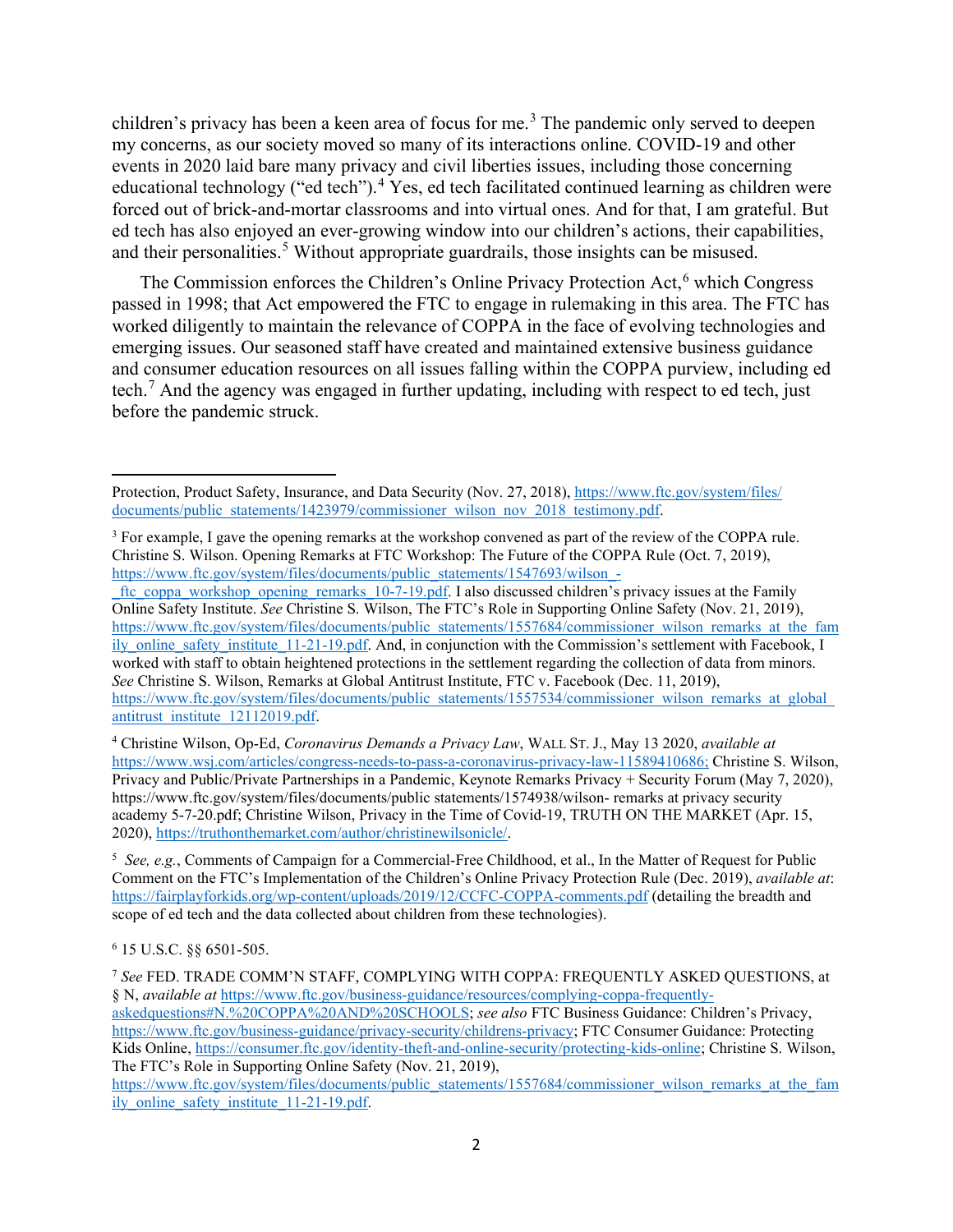In July 2019, we announced a rulemaking process to update the COPPA Rule with respect to three topics, including ed tech.<sup>[8](#page-2-0)</sup> And in October 2019, we hosted a public workshop to explore several topics related to children's privacy, including the impact of new technologies and business models, the evolving nature of privacy harms, and the changes in the way parents and children use websites and online services.<sup>[9](#page-2-1)</sup> Ed tech received significant attention during that workshop; I was able to attend some portions of that workshop and found it quite informative. For all who are interested in this topic, I commend to you the workshop proceedings and related materials, available on the FTC website.<sup>[10](#page-2-2)</sup>

Today, we propose to issue a Commission policy statement that encapsulates the guidance on ed tech that staff have already made public. Make no mistake – I am thankful that Commission staff over the years have worked to educate both businesses and parents about obligations and rights under COPPA. And I am pleased that we launched a rulemaking process to update the COPPA Rule itself. But this is the fourth time the Commission, under Chair Khan, has chosen to make policy announcements addressing issues under consideration in an ongoing rulemaking.<sup>[11](#page-2-3)</sup> For each prior recommendation, I voted no.

The FTC website explains that "we issue policy statements that explain how the agency applies competition and consumer protection laws in a range of areas. Our goal is to promote transparency and encourage companies and people to comply with the laws we enforce."<sup>[12](#page-2-4)</sup> I strongly support these goals. But Commission policy statements, unlike Commission rules, are not independently enforceable. In any action based on the principles asserted in a policy

<span id="page-2-1"></span><sup>9</sup> The Future of the COPPA Rule: An FTC Workshop (Oct. 2019)[, https://www.ftc.gov/news](https://www.ftc.gov/news-events/events/2019/10/future-coppa-rule-ftc-workshop)[events/events/2019/10/future-coppa-rule-ftc-workshop;](https://www.ftc.gov/news-events/events/2019/10/future-coppa-rule-ftc-workshop) Christine S. Wilson. Opening Remarks at FTC Workshop: The Future of the COPPA Rule (Oct. 7, 2019),

[https://www.ftc.gov/system/files/documents/public\\_statements/1547693/wilson\\_](https://www.ftc.gov/system/files/documents/public_statements/1547693/wilson_-_ftc_coppa_workshop_opening_remarks_10-7-19.pdf) ftc coppa workshop opening remarks 10-7-19.pdf.

<span id="page-2-2"></span><sup>10</sup> The Future of the COPPA Rule: An FTC Workshop (Oct. 2019), [https://www.ftc.gov/news](https://www.ftc.gov/news-events/events/2019/10/future-coppa-rule-ftc-workshop)[events/events/2019/10/future-coppa-rule-ftc-workshop.](https://www.ftc.gov/news-events/events/2019/10/future-coppa-rule-ftc-workshop)

<span id="page-2-3"></span><sup>11</sup> *See* FTC Enforcement Policy Statement Regarding Negative Option Marketing (Oct. 28, 2021), [https://www.ftc.gov/legal-library/browse/enforcement-policy-statement-regarding-negative-option-marketing;](https://www.ftc.gov/legal-library/browse/enforcement-policy-statement-regarding-negative-option-marketing) FTC Policy Statement on Breaches by Health Apps and Other Connected Devices (Sept. 15, 2021), [https://www.ftc.gov/news-events/events-calendar/open-commission-meeting-september-15-2021;](https://www.ftc.gov/news-events/events-calendar/open-commission-meeting-september-15-2021) *see also* Press Release, FTC and DOJ Seek Comments on Proposed Amendments to HSR Rules and Advanced Notice of Proposed HSR Rulemaking (Sept. 21, 2010), [https://www.ftc.gov/news-events/press-releases/2020/09/ftc-doj-seek-comments](https://www.ftc.gov/news-events/press-releases/2020/09/ftc-doj-seek-comments-proposed-amendments-hsr-rules-advanced)[proposed-amendments-hsr-rules-advanced](https://www.ftc.gov/news-events/press-releases/2020/09/ftc-doj-seek-comments-proposed-amendments-hsr-rules-advanced) (announcing an FTC and the Antitrust Division of the Department of Justice jointly issued a Notice of Proposed Rulemaking and an Advanced Notice of Proposed Rulemaking seeking public comment regarding the Hart-Scott-Rodino Act ("HSR") and its implementing rules). Despite the pendency of this HSR rulemaking proceeding seeking public comment, the FTC unilaterally withdrew business guidance regarding the treatment of debt, enacting a policy U-turn before assimilating public input. FTC Blog Post, Reforming the Pre-Filing Process for Companies Considering Consolidation and a Change in the Treatment of Debt (Aug. 26, 2021), [https://www.ftc.gov/news-events/blogs/competition-matters/2021/08/reforming-pre-filing-process](https://www.ftc.gov/news-events/blogs/competition-matters/2021/08/reforming-pre-filing-process-companies-considering)[companies-considering;](https://www.ftc.gov/news-events/blogs/competition-matters/2021/08/reforming-pre-filing-process-companies-considering) FTC Statement, The Treatment of Debt as Consideration (Aug. 26, 2021), <https://www.ftc.gov/enforcement/premerger-notification-program/hsr-resources/treatment-debt-consideration>

<span id="page-2-4"></span><sup>12</sup> [https://www.ftc.gov/legal-library/browse/policy-statements.](https://www.ftc.gov/legal-library/browse/policy-statements)

<span id="page-2-0"></span><sup>&</sup>lt;sup>8</sup> Request for Public Comment on the Federal Trade Commission's Implementation of the Children's Online Privacy Protection Rule, 84 Fed. Reg. 35842, 35845 (July 25, 2019), *available at*  [https://www.federalregister.gov/documents/2019/07/25/2019-15754/request-for-public-comment-on-the](https://www.federalregister.gov/documents/2019/07/25/2019-15754/request-for-public-comment-on-the-federaltrade-commissions-implementation-of-the-childrens-online)[federaltrade-commissions-implementation-of-the-childrens-online.](https://www.federalregister.gov/documents/2019/07/25/2019-15754/request-for-public-comment-on-the-federaltrade-commissions-implementation-of-the-childrens-online)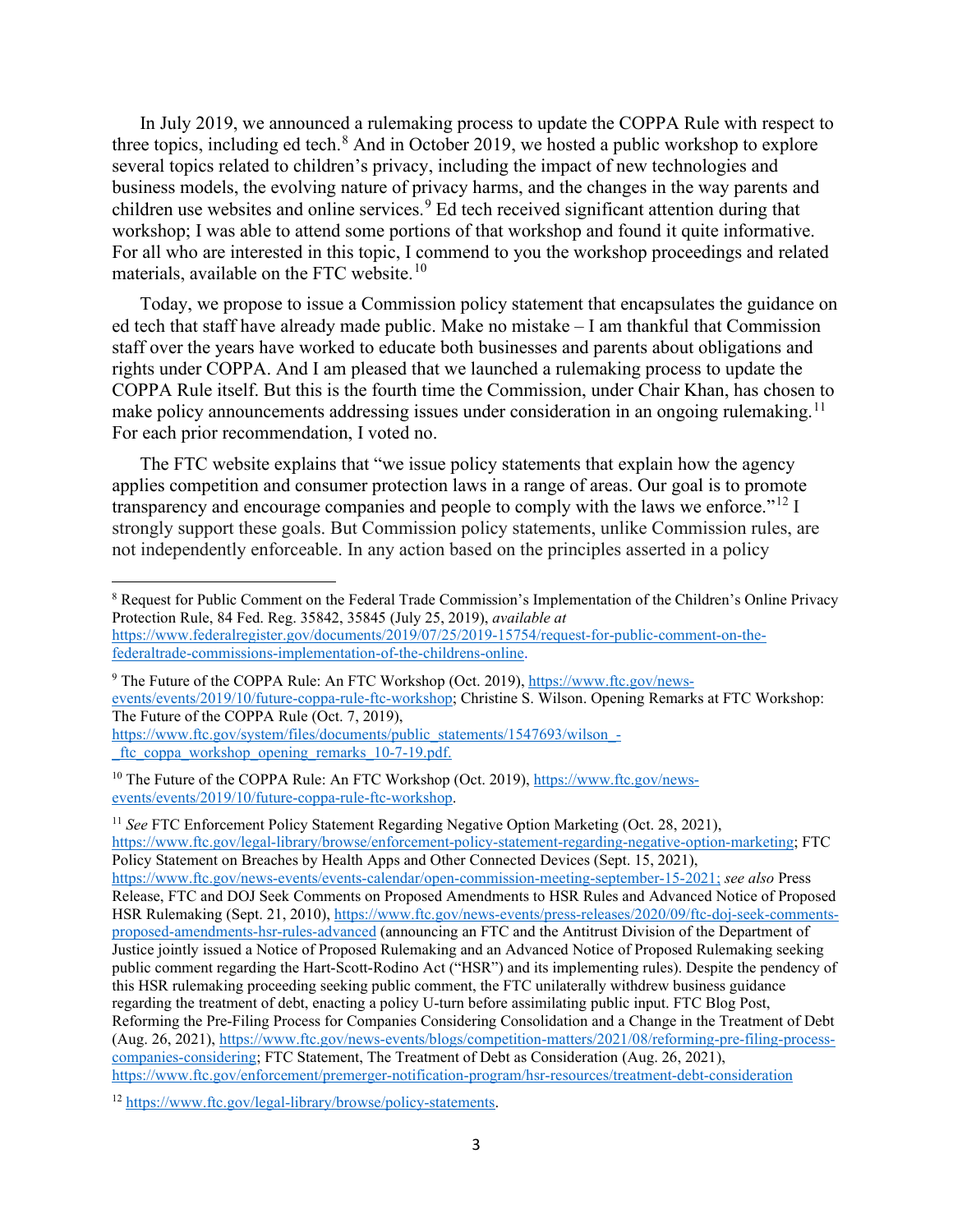statement, the Commission still must prove that the conduct violates the FTC Act or the Commission rules covered by the statement.<sup>[13](#page-3-0)</sup>

I believe it is appropriate to issue policy statements in areas where the application of the law may be unclear and the market might benefit from additional transparency.<sup>[14](#page-3-1)</sup> But I do not believe it is appropriate to issue a policy statement during the pendency of an ongoing rulemaking seeking public comment on the *precise issues* discussed in the statement.<sup>[15](#page-3-2)</sup> The Commission committed this due process foul with its policy announcements on data breaches for health apps, negative option marketing, and pre-merger notification filings. In each of those instances, we short-circuited the democratic process and undermined the value of public input.

Today, however, I am reluctantly voting yes on this policy statement. Why? The guidance in this statement neither expands the universe of entities covered by the COPPA Rule nor the circumstances under which the Commission will initiate enforcement.[16](#page-3-3) It essentially converts existing staff guidance into a Commission Policy Statement. If bestowing the imprimatur of the Commission on this *already existing* guidance causes some players in this industry to review their policies and take steps to better protect children's privacy, that would be a welcome result. $17$ 

<span id="page-3-2"></span><sup>15</sup> Prior to the arrival of new agency leadership, the FTC had issued policy guidance during the pendency of a related rulemaking on only one occasion, and in that instance noted its intention to refrain from enforcement actions in the area. See Enforcement Policy Statement Regarding Certain Imported Textile, Wool, and Fur Products (Jan. 3, 2013), [https://www.ftc.gov/news-events/press-releases/2013/01/ftc-announces-enforcement-policy](https://www.ftc.gov/news-events/press-releases/2013/01/ftc-announces-enforcement-policy-statementretailersdirectly)[statementretailersdirectly;](https://www.ftc.gov/news-events/press-releases/2013/01/ftc-announces-enforcement-policy-statementretailersdirectly) see also 76 Fed. Reg. 68690 (Nov. 7, 2001); Press Release, FTC Seeks Public Input in Review of Textile Labeling Rules (Nov. 1, 2011); [https://www.ftc.gov/news-events/press-releases/2011/11/ftc](https://www.ftc.gov/news-events/press-releases/2011/11/ftc-seeks-publicinputreview-textile-labeling-rules)[seeks-publicinputreview-textile-labeling-rules.](https://www.ftc.gov/news-events/press-releases/2011/11/ftc-seeks-publicinputreview-textile-labeling-rules) *See* Dissenting Statement of Commissioner Christine S. Wilson on Enforcement Policy Statement Regarding Negative Option Marketing (Oct. 28, 2021), [https://www.ftc.gov/legal](https://www.ftc.gov/legal-library/browse/cases-proceedings/public-statements/dissenting-statement-commissioner-christine-s-wilson-enforcement-policy-statement-regarding-negative)[library/browse/cases-proceedings/public-statements/dissenting-statement-commissioner-christine-s-wilson](https://www.ftc.gov/legal-library/browse/cases-proceedings/public-statements/dissenting-statement-commissioner-christine-s-wilson-enforcement-policy-statement-regarding-negative)[enforcement-policy-statement-regarding-negative](https://www.ftc.gov/legal-library/browse/cases-proceedings/public-statements/dissenting-statement-commissioner-christine-s-wilson-enforcement-policy-statement-regarding-negative) (describing my views on the issuance of policy statements during the pendency of open rulemakings); *see also* Christine S. Wilson, FTC Comm'r, Dissenting Statement of Commissioner Christine S. Wilson Regarding the Policy Statement on Breaches by Health Apps and Other Connected Devices at 6 (Sept. 15, 2021), [https://www.ftc.gov/public-statements/2021/09/dissenting-statement](https://www.ftc.gov/public-statements/2021/09/dissenting-statement-commissioner-christine-s-wilson-regardingpolicy)[commissioner-christine-s-wilson-regardingpolicy.](https://www.ftc.gov/public-statements/2021/09/dissenting-statement-commissioner-christine-s-wilson-regardingpolicy)

<span id="page-3-3"></span><sup>16</sup> *See* Christine S. Wilson, FTC Comm'r, Dissenting Statement of Commissioner Christine S. Wilson Regarding the Policy Statement on Breaches by Health Apps and Other Connected Devices at 6 (Sept. 15, 2021), [https://www.ftc.gov/public-statements/2021/09/dissenting-statement-commissioner-christine-s-wilson](https://www.ftc.gov/public-statements/2021/09/dissenting-statement-commissioner-christine-s-wilson-regardingpolicy)[regardingpolicy.](https://www.ftc.gov/public-statements/2021/09/dissenting-statement-commissioner-christine-s-wilson-regardingpolicy) 

<span id="page-3-4"></span><sup>17</sup> I believe, based on my decades of experience counseling companies regarding compliance with FTC law, that parties likely already treat the guidance on ftc.gov as the Commission's views. This is particularly true here, where in the 1999 Federal Register Notice promulgating the COPPA Rule, the Commission stated that it intended to provide guidance to the educational community regarding the Rule's privacy protections. Children's Online Privacy Protection Rule, 64 Fed. Reg. 59888, 59903 (Nov. 3, 1999), *available at* 

<span id="page-3-0"></span><sup>&</sup>lt;sup>13</sup> They are binding on the Commission, however, as they are issued pursuant to a Commission vote and must be rescinded through a vote.

<span id="page-3-1"></span><sup>&</sup>lt;sup>14</sup> An example in consumer protection includes the Commission's Enforcement Policy Statement on Deceptively Formatted Advertisements, which addressed native advertising. This Statement was issued following a Commission workshop and provided notice to the market of how the Commission applied Section 5 to modern media. This area is not covered by a Commission rule. FTC Press Release: FTC Issues Enforcement Policy Statement Addressing "Native" Advertising and Deceptively Formatted Advertisements (Dec. 22, 2015), [https://www.ftc.gov/news](https://www.ftc.gov/news-events/news/press-releases/2015/12/ftc-issues-enforcement-policy-statement-addressing-native-advertising-deceptively-formatted)[events/news/press-releases/2015/12/ftc-issues-enforcement-policy-statement-addressing-native-advertising](https://www.ftc.gov/news-events/news/press-releases/2015/12/ftc-issues-enforcement-policy-statement-addressing-native-advertising-deceptively-formatted)[deceptively-formatted.](https://www.ftc.gov/news-events/news/press-releases/2015/12/ftc-issues-enforcement-policy-statement-addressing-native-advertising-deceptively-formatted)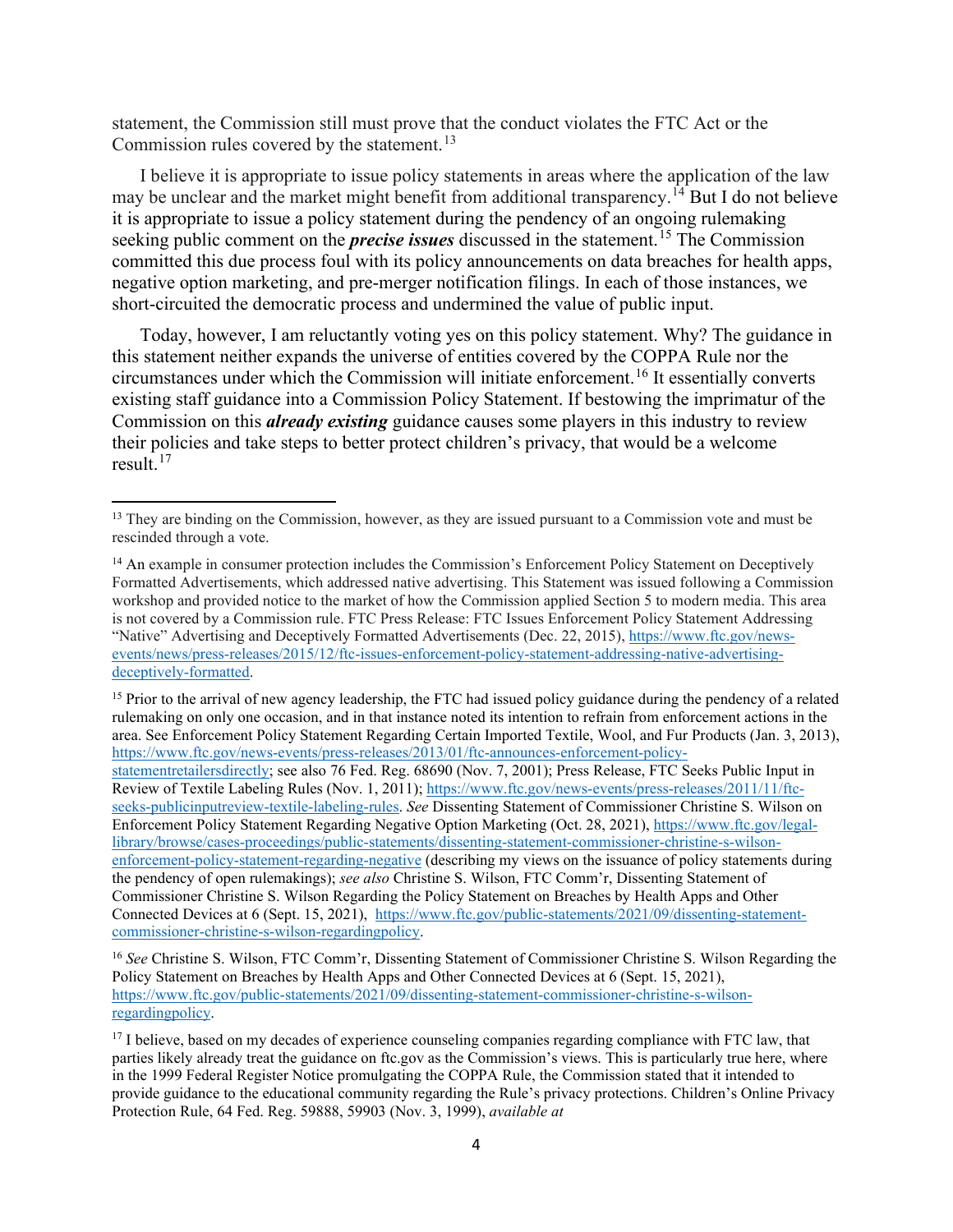In my view, however, issuing policy statements gives the *illusion* of taking action, particularly where those policy statements break no new ground. Rather than moving on quickly after the flurry of press coverage that will discuss the Commission's "new" policies on ed tech and children's privacy, I hope we turn to the important task of completing the COPPA Rule review. We should continue our dialogue with relevant stakeholders, finalize our thorough and objective assessment of the public comments we have received, and – if appropriate – make modifications to the scope of the Rule. And I have no doubt that our experienced and hardworking staff would be happy to do this work. I encourage Chair Khan and the leadership of the Bureau of Consumer Protection to prioritize our work on this Rule, and to devote the necessary resources to completing it swiftly.

I commend the staff for their work on this Rule and look forward to their recommendations on next steps. And I look forward to working with our newest colleague, Commissioner Bedoya, to expand privacy protections for all consumers, but especially for children. The depth and breadth of his expertise on privacy issues will add great value to the Commission's work in this area. I anticipate that it will be rewarding both to learn from him and to collaborate with him in advancing our mission. Welcome to the Commission, Commissioner Bedoya!

### **II. Request for Public Comment on Amendments to the Guides Concerning the Use of Endorsements and Testimonials in Advertising**

Thank you, Chair Khan, for giving staff the opportunity to present their excellent work on the proposed Federal Register Notice seeking comment on revisions to the Endorsement Guides. Many thanks to Amber Lee from the Division of Advertising Practices in the Bureau of Consumer Protection (BCP) for the informative presentation this afternoon. Thanks also to the broader array of staff who worked on the proposed Notice:

- Division of Advertising Practices (BCP) Amber Lee, Michael Ostheimer, Michael Atleson, Richard Cleland, Serena Viswanathan
- BCP Director's Office Patty Hsue, Joannie Wei
- Division of Consumer and Business Education (BCP) Rosario Mendez, June Chang
- Bureau of Economics Shiva Koohi
- Office of General Counsel Marie Choi, Josephine Liu

The Endorsement Guides,  $^{18}$  $^{18}$  $^{18}$  at their core, reflect basic truth-in-advertising principles – endorsements must be truthful and not misleading. An endorsement must reflect the honest opinion of the endorser and cannot be used to make a claim that the product's marketer could not itself legally make. Testimonials and endorsements are a staple in modern advertising. Commission guidance explaining the circumstances under which we would view an endorsement as deceptive makes transparent our enforcement intentions, thereby facilitating compliance. I can

[https://www.ftc.gov/sites/default/files/documents/federal\\_register\\_notices/childrens-online-privacyprotection-rule-](https://www.ftc.gov/sites/default/files/documents/federal_register_notices/childrens-online-privacyprotection-rule-16-cfr-part-312/991103childrensonlineprivacy.pdf)[16-cfr-part-312/991103childrensonlineprivacy.pdf](https://www.ftc.gov/sites/default/files/documents/federal_register_notices/childrens-online-privacyprotection-rule-16-cfr-part-312/991103childrensonlineprivacy.pdf) .

<span id="page-4-0"></span><sup>&</sup>lt;sup>18</sup> Guides Concerning the Use of Testimonials and Endorsements in Advertising, 16 C.F.R. 255.